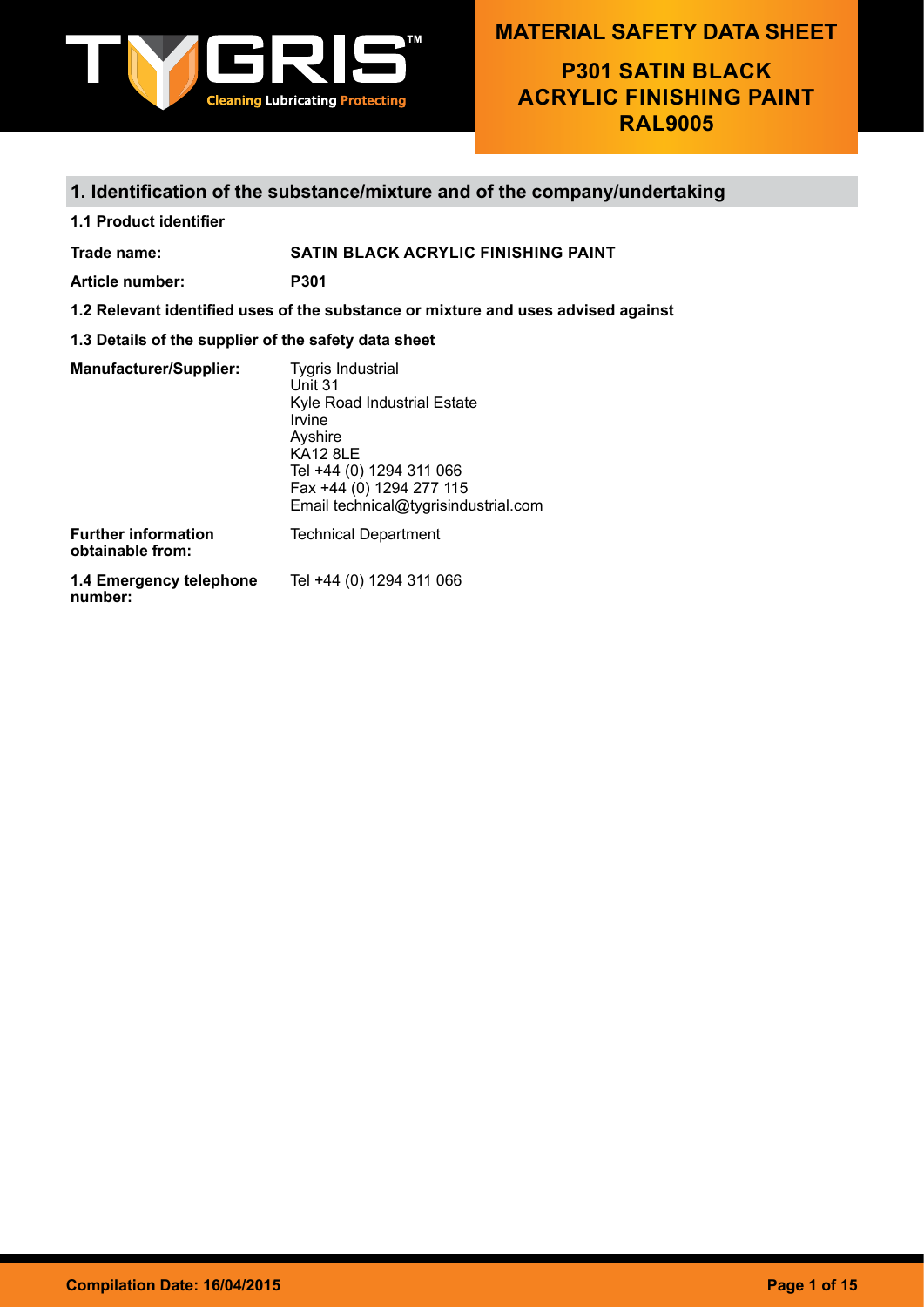

**P301 SATIN BLACK ACRYLIC FINISHING PAINT RAL9005**

### **2. Hazards identification**

**2.1. Classification of the substance or mixture**

**Classification according to Regulation (EC) No 1272/2008**





GHS07 Eye Irrit. 2 H319 Causes serious eye irritation.<br>STOT SE 3 H336 May cause drowsiness or dizz H336 May cause drowsiness or dizziness.

**Classification according to Directive 67/548/EEC or Directive 1999/45/EC**



R36: Irritating to eyes.



F+; Extremely flammable R12: Extremely flammable.

R66-67: Repeated exposure may cause skin dryness or cracking. Vapours may cause drowsiness and dizziness.

**Information concerning particular hazards for human and environment** The product has to be labelled due to the calculation procedure of the "General Classification guideline for preparations of the EU" in the latest valid version. At long or repeated contact with skin it may cause dermatitis due to the degreasing effect of the solvent. Warning! Pressurised container. Has a narcotising effect.

**Classification system** The classification is according to the latest editions of the EU-lists, and extended by company and literature data.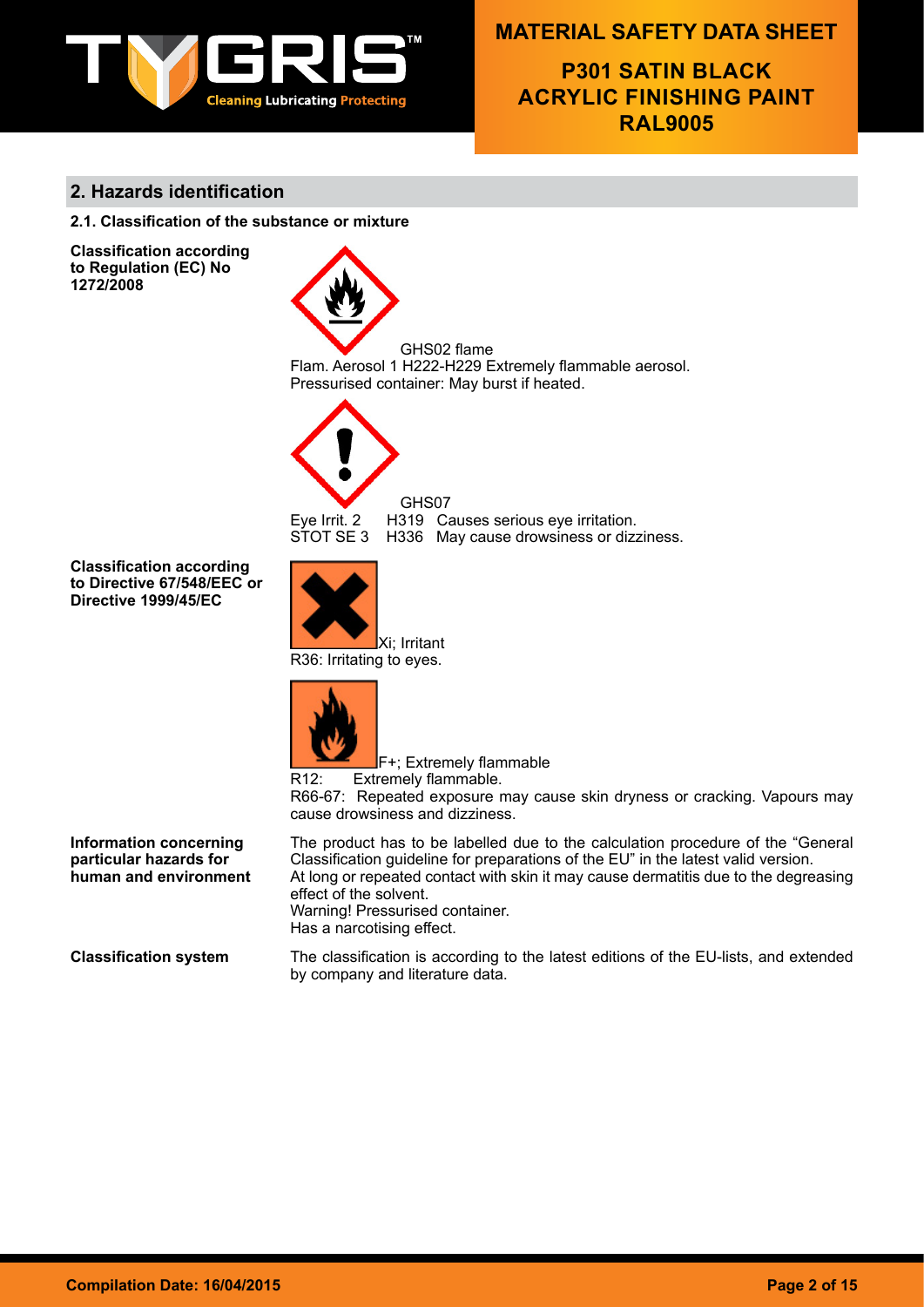

**P301 SATIN BLACK ACRYLIC FINISHING PAINT RAL9005**

### **2.2. Label elements**

**Labelling according to Regulation (EC) No 1272/2008**

**Hazard pictograms**

The product is classified and labelled according to the CLP regulation.



| <b>Signal Word</b>                            | Danger                                                                                                                                                                                                                                                                                                                                                                                                                                                                                                                                                                   |
|-----------------------------------------------|--------------------------------------------------------------------------------------------------------------------------------------------------------------------------------------------------------------------------------------------------------------------------------------------------------------------------------------------------------------------------------------------------------------------------------------------------------------------------------------------------------------------------------------------------------------------------|
| Hazard-determining<br>components of labelling | Acetone<br><b>Ethyl Acetate</b><br>N-Butyl Acetate<br>Butan-1-ol                                                                                                                                                                                                                                                                                                                                                                                                                                                                                                         |
| <b>Hazard statements</b>                      | H222-H229 Extremely flammable aerosol. Pressurised container: May burst if<br>heated.<br>H319 Causes serious eye irritation.<br>H336 May cause drowsiness or dizziness.                                                                                                                                                                                                                                                                                                                                                                                                  |
| <b>Precautionary statements</b>               | P101 If medical advice is needed, have product container or label at hand.<br>P102 Keep out of reach of children.<br>P103 Read label before use.<br>P260 Do not breathe spray.<br>P210 Keep away from heat/sparks/open flames/hot surfaces. - No smoking.<br>P251 Pressurized container: Do not pierce or burn, even after use.<br>P211 Do not spray on an open flame or other ignition source.<br>P410+P412 Protect from sunlight. Do not expose to temperatures exceeding 50<br>°C/122 °F.<br>P501 Dispose of contents/container in accordance with local regulations. |
| <b>Additional information</b>                 | EUH066 Repeated exposure may cause skin dryness or cracking.                                                                                                                                                                                                                                                                                                                                                                                                                                                                                                             |
| 2.3. Other hazards                            |                                                                                                                                                                                                                                                                                                                                                                                                                                                                                                                                                                          |
| <b>Results of PBT and vPvB</b><br>assessment  | PBT: Not applicable.<br>vPvB: Not applicable.                                                                                                                                                                                                                                                                                                                                                                                                                                                                                                                            |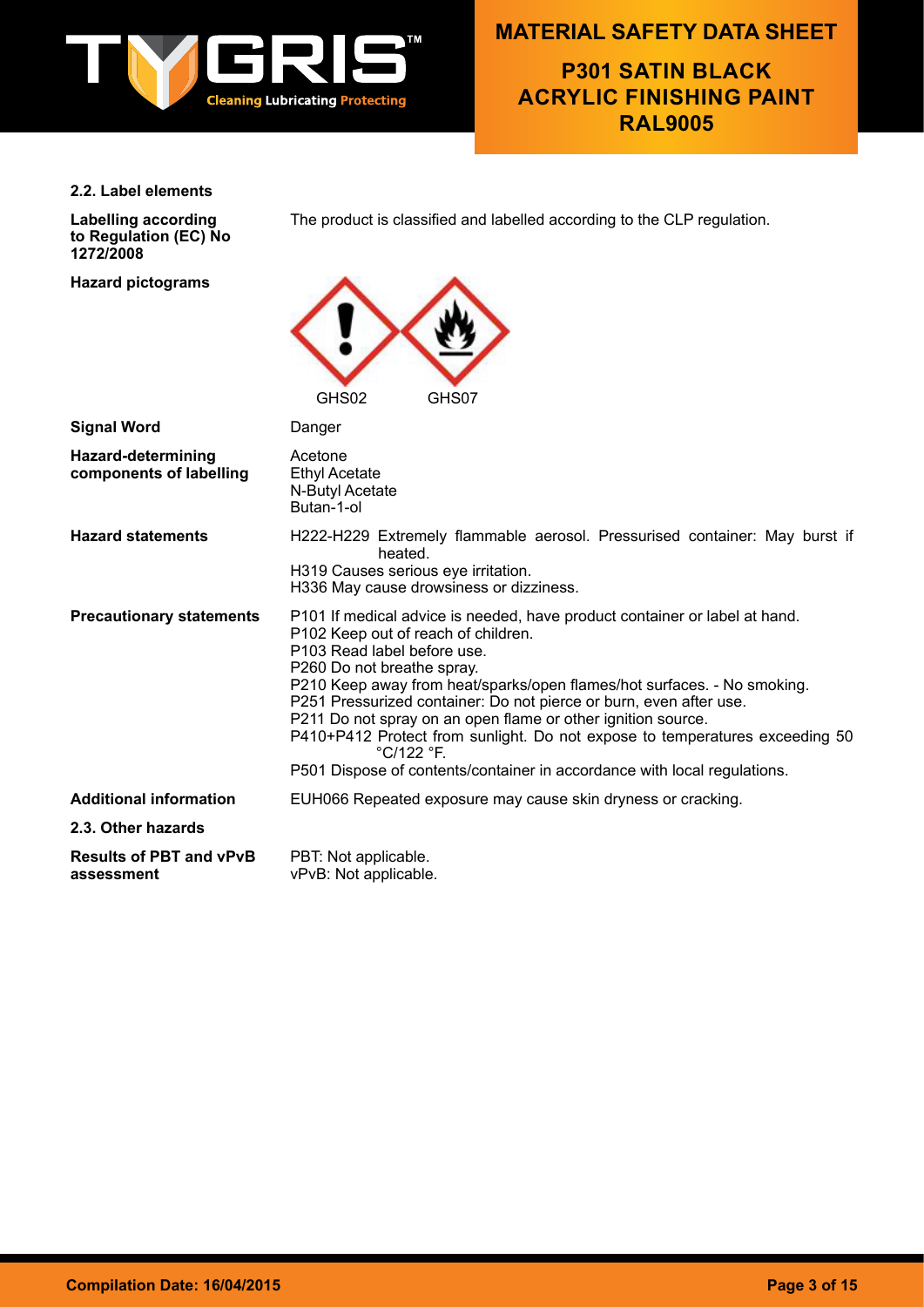

**P301 SATIN BLACK ACRYLIC FINISHING PAINT RAL9005**

# **3. Composition/information on ingredients**

#### **3.2 Chemical characterisation**

Mixtures

**Description** Mixture of substances listed below with nonhazardous additions.

| <b>ACETONE</b>                                                                               | 25-50%                                                                 |
|----------------------------------------------------------------------------------------------|------------------------------------------------------------------------|
| Index No. 606-001-00-8                                                                       | REACH Registration No. 01-2119471330-49-xxxx                           |
| CAS: 67-64-1                                                                                 | EINECS: 200-662-2                                                      |
| Classification (EC 1272/2008)<br>Flam. Liq. 2, H225<br>Eye Irrit. 2, H319; STOT SE 3, H336   | Classification (67/548/EEC)<br>Xi R36<br>F R11<br>R66-67               |
| <b>DIMETHYL ETHER</b>                                                                        | 20-25%                                                                 |
| Index No. 603-019-00-8                                                                       | REACH Registration No. 01-2119472128-37-xxxx                           |
| CAS: 115-10-6                                                                                | EINECS: 204-065-8                                                      |
| Classification (EC 1272/2008)<br>Flam. Gas 1, H220; Flam. Liq. 1, H224<br>Press. Gas C, H280 | Classification (67/548/EEC)<br>$F+R12$                                 |
| <b>ETHYL ACETATE</b>                                                                         | 5-10%                                                                  |
| Index No. 607-022-00-5                                                                       | REACH Registration No. 01-2119475103-46-xxxx                           |
| CAS: 141-78-6                                                                                | EINECS: 205-500-4                                                      |
| Classification (EC 1272/2008)<br>Flam. Liq. 2, H225<br>Eye Irrit. 2, H319; STOT SE 3, H336   | Classification (67/548/EEC)<br><b>Xi R36</b><br><b>F R11</b><br>R66-67 |
| <b>PROPANE</b>                                                                               | 5-10%                                                                  |
| Index No. 601-003-00-5                                                                       | REACH Registration No. 01-2119486944-21-xxxx                           |
| CAS: 74-98-6                                                                                 | EINECS: 200-827-9                                                      |
| Classification (EC 1272/2008)<br>Flam. Gas 1, H220<br>Press. Gas C, H280                     | Classification (67/548/EEC)<br>$F+R12$                                 |
| N-BUTYL ACETATE                                                                              | 5-10%                                                                  |
| Index No. 607-025-00-1                                                                       | REACH Registration No. 01-2119485493-29-xxxx                           |
| CAS: 123-86-4                                                                                | EINECS: 204-658-1                                                      |
| Classification (EC 1272/2008)<br>Flam. Liq. 3, H226<br>STOT SE 3, H336                       | Classification (67/548/EEC)<br>R10-66-67                               |
| <b>BUTANE</b>                                                                                | 5-10%                                                                  |
| Index No. 601-004-00-0                                                                       | REACH Registration No. 01-2119474691-32-xxxx                           |
| CAS: 106-97-8                                                                                | EINECS: 203-448-7                                                      |
| Classification (EC 1272/2008)<br>Flam. Gas 1, H220<br>Press. Gas C, H280                     | Classification (67/548/EEC)<br>$F+R12$                                 |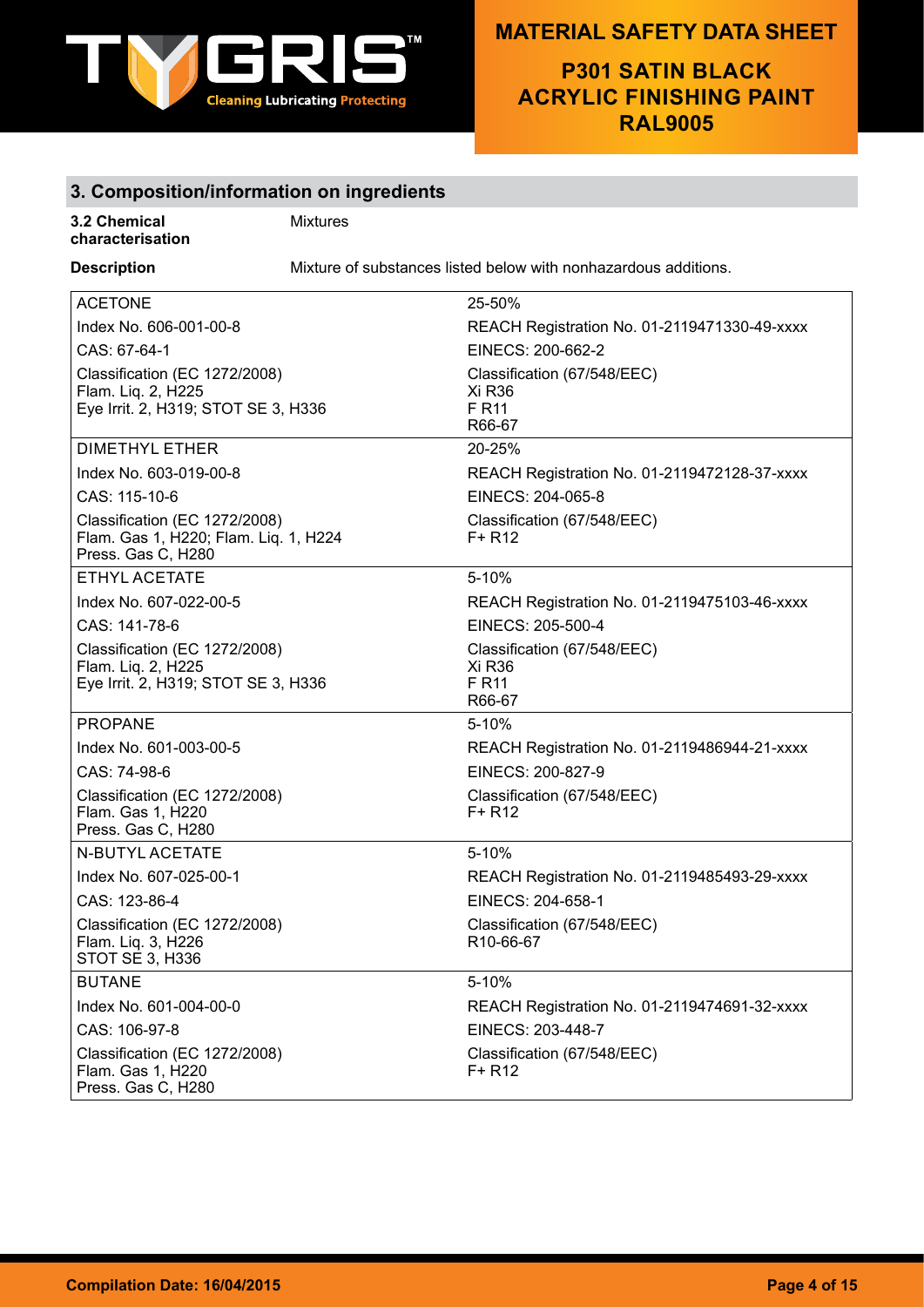

# **P301 SATIN BLACK ACRYLIC FINISHING PAINT RAL9005**

| <b>ISOBUTANE</b>                                                                                                                            | 5-10%                                                                              |
|---------------------------------------------------------------------------------------------------------------------------------------------|------------------------------------------------------------------------------------|
| Index No. 601-004-00-0                                                                                                                      | REACH Registration No. 01-2119485395-27-xxxx                                       |
| CAS: 75-28-5                                                                                                                                | EINECS: 200-857-2                                                                  |
| Classification (EC 1272/2008)<br>Flam. Gas 1, H220<br>Press. Gas C, H280                                                                    | Classification (67/548/EEC)<br>$F+R12$                                             |
| 2-METHOXY-1-METHYLETHYL ACETATE                                                                                                             | 5-10%                                                                              |
| Index No. 607-195-00-7                                                                                                                      | REACH Registration No. 01-2119475791-29-xxxx                                       |
| CAS: 108-65-6                                                                                                                               | EINECS: 203-603-9                                                                  |
| Classification (EC 1272/2008)<br>Flam. Liq. 3, H226                                                                                         | Classification (67/548/EEC)<br>R <sub>10</sub>                                     |
| NITROCELLULOSE (NITROGEN CONTENT<br>$< 12.6\%$ )                                                                                            | $2.5 - 5%$                                                                         |
| Index No.                                                                                                                                   | <b>REACH Registration No.</b>                                                      |
| CAS: 9004-70-0                                                                                                                              | EINECS:                                                                            |
| Classification (EC 1272/2008)<br>Flam. Sol. 1, H228                                                                                         | Classification (67/548/EEC)<br>F R <sub>11</sub>                                   |
| <b>BUTAN-1-OL</b>                                                                                                                           | $2.5 - 5%$                                                                         |
| Index No. 603-004-00-6                                                                                                                      | REACH Registration No. 01-2119484630-38-xxxx                                       |
| CAS: 71-36-3                                                                                                                                | EINECS: 200-751-6                                                                  |
| Classification (EC 1272/2008)<br>Flam. Liq. 3, H226<br>Eye Dam. 1, H318<br>Acute Tox. 4, H302; Skin Irrit. 2, H315; STOT SE 3,<br>H335-H336 | Classification (67/548/EEC)<br><b>Xn R22</b><br>Xi R37/38-41<br>R <sub>10-67</sub> |
| PROPAN-2-OL                                                                                                                                 | $1 - 2.5%$                                                                         |
| Index No. 603-117-00-0                                                                                                                      | REACH Registration No. 01-2119457558-25-xxxx                                       |
| CAS: 67-63-0                                                                                                                                | EINECS: 200-661-7                                                                  |
| Classification (EC 1272/2008)<br>Flam. Liq. 2, H225<br>Eye Irrit. 2, H319; STOT SE 3, H336                                                  | Classification (67/548/EEC)<br>Xi R36<br><b>F</b> R <sub>11</sub><br><b>R67</b>    |

The Full Text for all R-Phrases and Hazard Statements are Displayed in Section 16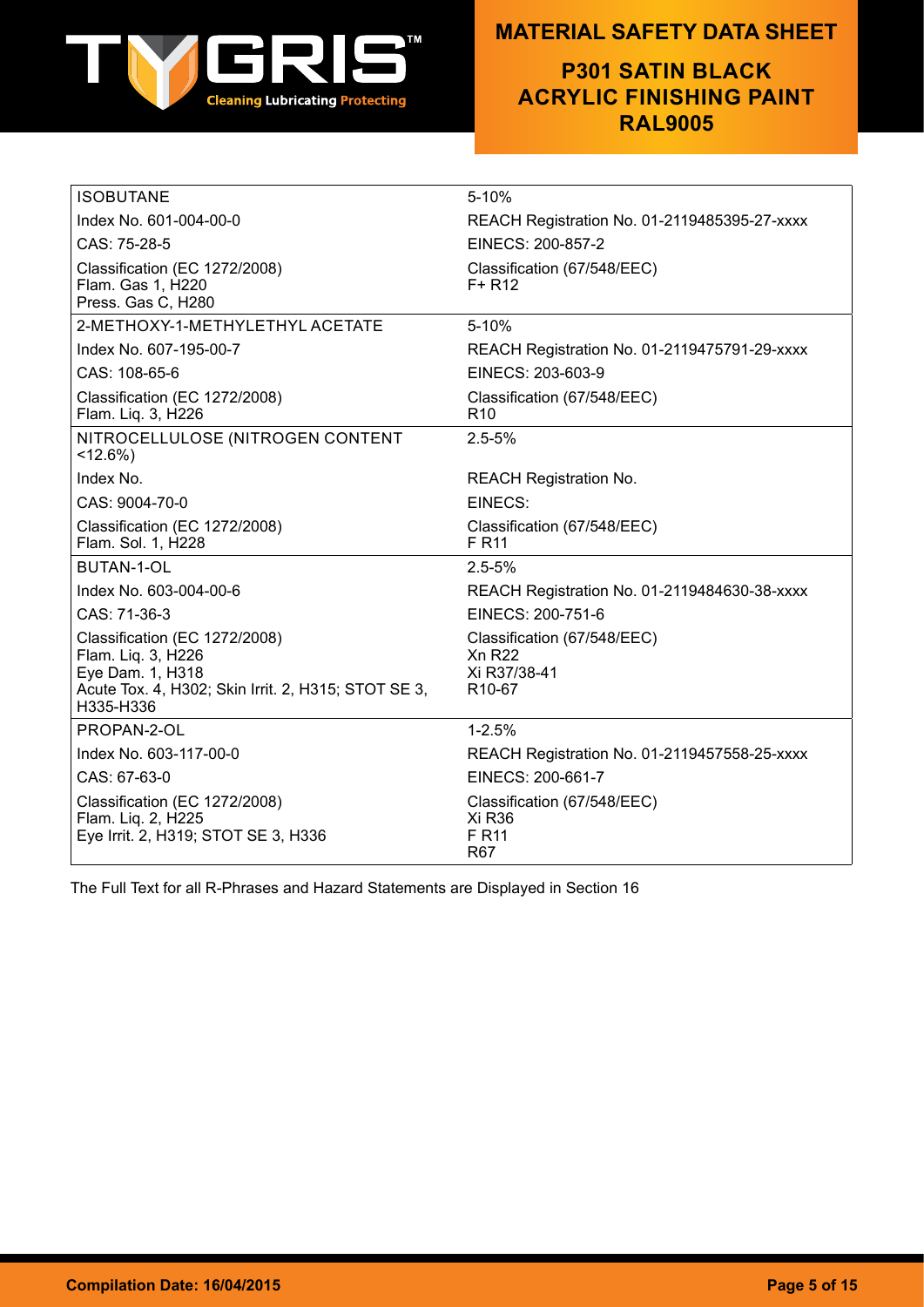

# **P301 SATIN BLACK ACRYLIC FINISHING PAINT RAL9005**

# **4. First aid measures**

| 4.1. Description of first aid measures                           |                                                                                                     |  |
|------------------------------------------------------------------|-----------------------------------------------------------------------------------------------------|--|
| <b>Inhalation</b>                                                | Supply fresh air; consult doctor in case of complaints.                                             |  |
| Ingestion                                                        | Drink plenty of water and provide fresh air. Call for a doctor immediately.                         |  |
| <b>Skin contact</b>                                              | Generally the product does not irritate the skin.                                                   |  |
| Eye contact                                                      | Rinse opened eye for several minutes under running water. If symptoms persist,<br>consult a doctor. |  |
| 4.2. Most important symptoms and effects, both acute and delayed |                                                                                                     |  |

No further relevant information available.

#### **4.3. Indication of any immediate medical attention and special treatment needed**

No further relevant information available.

| 5. Firefighting measures                                   |                                                                                               |  |
|------------------------------------------------------------|-----------------------------------------------------------------------------------------------|--|
| 5.1 Extinguishing Media                                    |                                                                                               |  |
| Suitable extinguishing<br>agents                           | CO2, powder or water spray. Fight larger fires with water spray or alcohol<br>resistant foam. |  |
| For safety reasons<br>unsuitable extinguishing<br>agents   | Water with full jet                                                                           |  |
| 5.2. Special hazards arising from the substance or mixture |                                                                                               |  |
|                                                            | No further relevant information available.                                                    |  |
| 5.3. Advice for firefighters                               |                                                                                               |  |
| <b>Protective equipment</b>                                | No special measures required.                                                                 |  |
|                                                            |                                                                                               |  |
| 6. Accidental release measures                             |                                                                                               |  |
|                                                            | 6.1. Personal precautions, protective equipment and emergency procedures                      |  |
|                                                            | Ensure adequate ventilation                                                                   |  |
|                                                            | Keep away from ignition sources.                                                              |  |
| 6.2. Environmental precautions                             |                                                                                               |  |
|                                                            | Do not allow product to reach sewage system or any water course.                              |  |
|                                                            | Inform respective authorities in case of seepage into water course or sewage<br>system.       |  |
|                                                            | Do not allow to enter sewers/ surface or ground water.                                        |  |
| 6.3. Methods and material for containment and cleaning up  |                                                                                               |  |
|                                                            | Ensure adequate ventilation.                                                                  |  |
| 6.4. Reference to other sections                           |                                                                                               |  |
|                                                            | See Section 7 for information on safe handling.                                               |  |
|                                                            | See Section 8 for information on personal protection equipment.                               |  |
|                                                            | See Section 13 for disposal information.                                                      |  |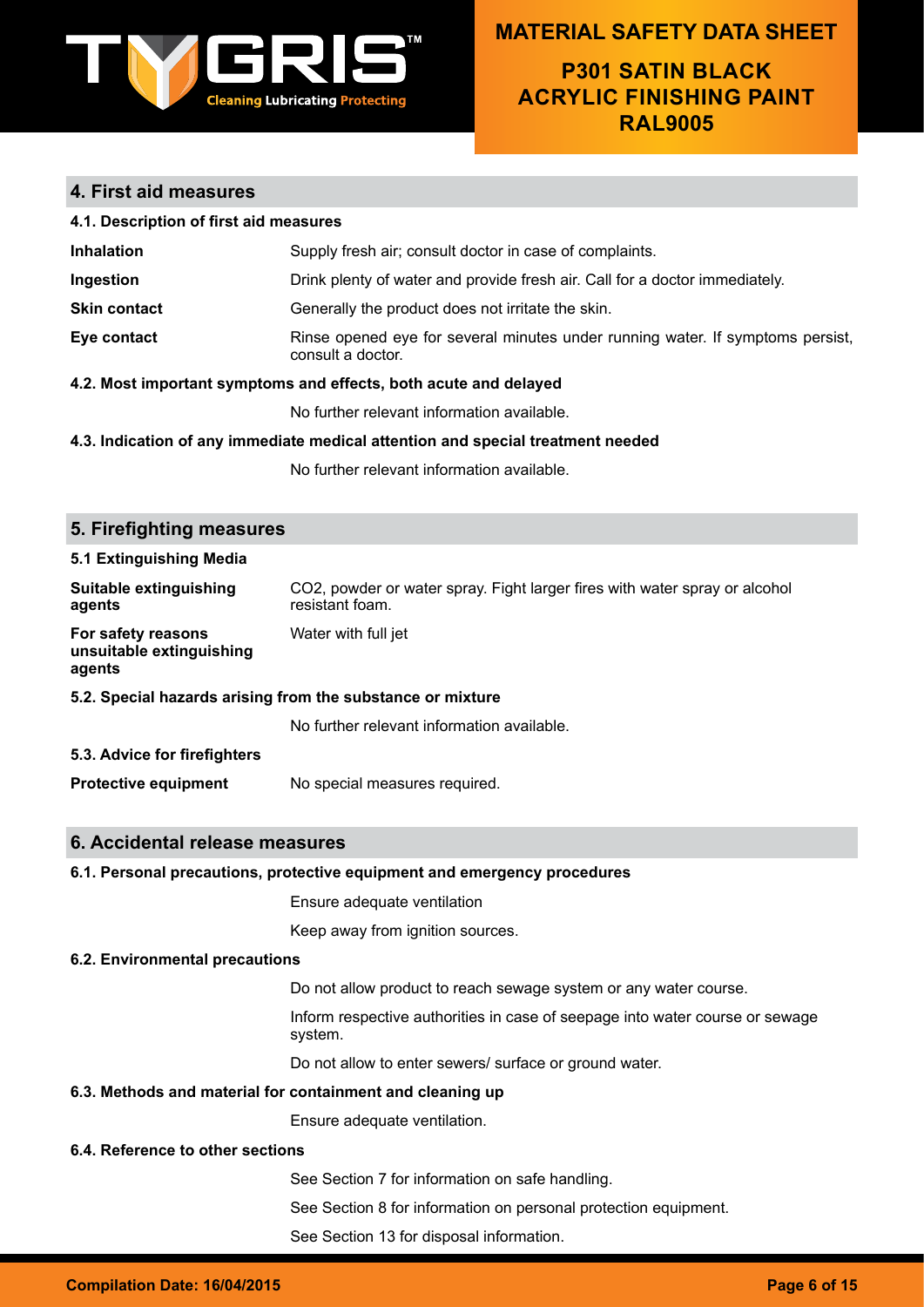

**P301 SATIN BLACK ACRYLIC FINISHING PAINT RAL9005**

### **7. Handling and storage**

### **7.1 Precautions for safe handling**

Ensure good ventilation/exhaustion at the workplace. **Information about fire - and explosion protection** Do not spray onto a naked flame or any incandescent material. Keep ignition sources away - Do not smoke. Protect against electrostatic charges. Pressurised container: protect from sunlight and do not expose to temperatures exceeding 50 °C, i.e. electric lights. Do not pierce or burn, even after use.

#### **7.2. Conditions for safe storage, including any incompatibilities**

| <b>Storage</b>                                             |                                                                                                            |
|------------------------------------------------------------|------------------------------------------------------------------------------------------------------------|
| <b>Requirements to be met by</b> Store in a cool location. | storerooms and receptacles Observe official regulations on storing packagings with pressurised containers. |
| Information about storage in Not required                  |                                                                                                            |

**Information about storage in**  Not required. **one common storage facility**

**Further information about storage conditions** Protect from heat and direct sunlight.

**7.3. Specific end use(s)**

No further relevant information available.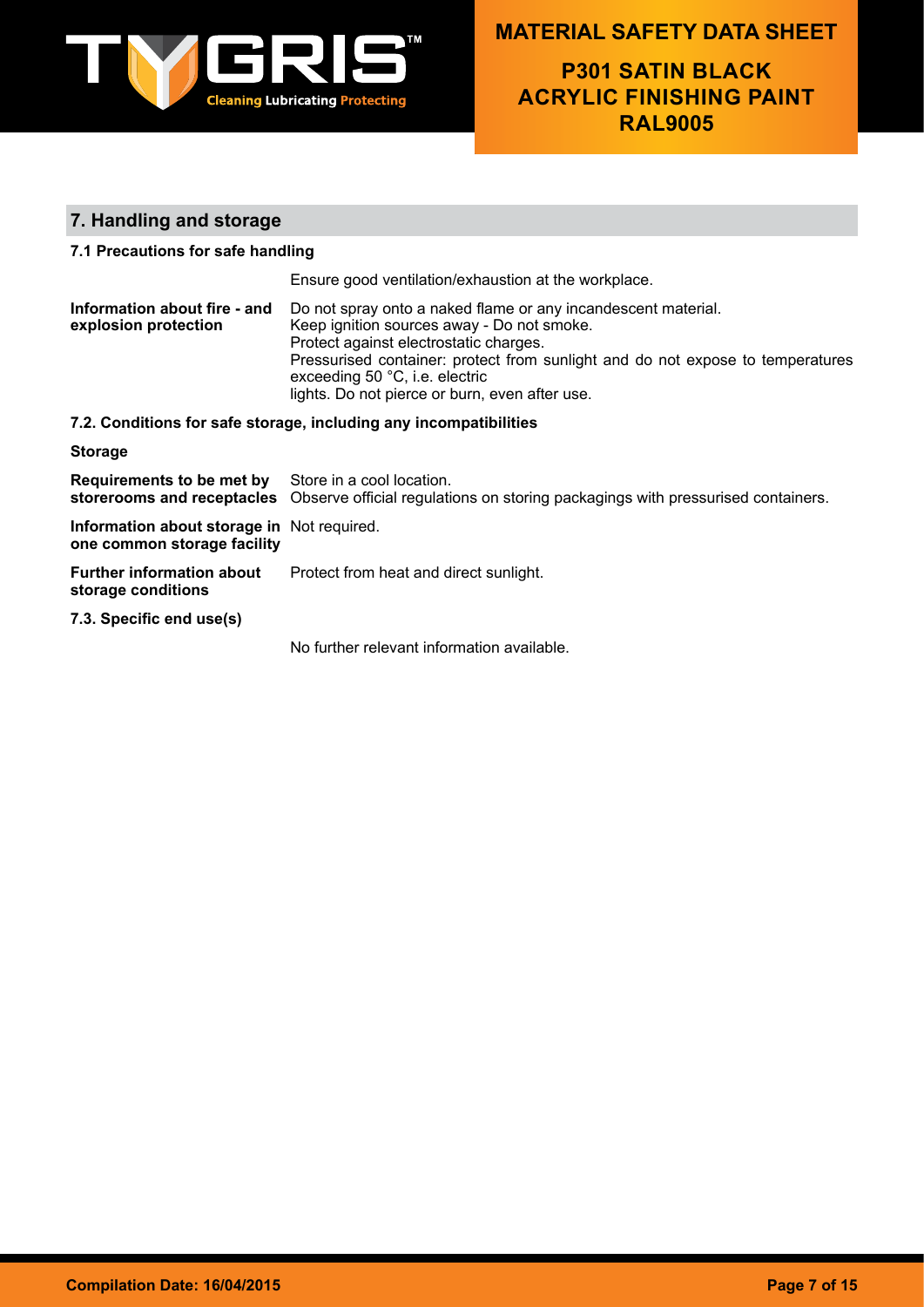

# **P301 SATIN BLACK ACRYLIC FINISHING PAINT RAL9005**

### **8. Exposure controls/personal protection**

### **8.1. Control parameters**

Ingredients with limit values that require monitoring at the workplace

| Name                                | <b>STD</b> |              | WEL - 8 Hrs             |              | <b>WEL - 15 Min</b>    |
|-------------------------------------|------------|--------------|-------------------------|--------------|------------------------|
| <b>ACETONE</b>                      | <b>WEL</b> | 500 ppm      | 1210 mg/m <sup>3</sup>  | 1500 ppm     | 3620 mg/ $m3$          |
| DIMETHYL ETHER                      | <b>WEL</b> | 400 ppm      | 766 mg/m <sup>3</sup>   | 500 ppm      | 958 mg/ $m3$           |
| ETHYL ACETATE                       | <b>WEL</b> | $200$ ppm    |                         | 400 ppm      |                        |
| N-BUTYL ACETATE                     | WEL        | $150$ ppm    | $724 \text{ mg/m}^3$    | $200$ ppm    | 966 mg/ $m3$           |
| <b>BUTANE</b>                       | <b>WEL</b> | 600 ppm      | 1450 mg/m <sup>3</sup>  | 750 ppm      | 1810 mg/m <sup>3</sup> |
| 2-METHOXY-1-<br>METHYLETHYL ACETATE | WEL        | 50 ppm<br>Sk | $274$ mg/m <sup>3</sup> | $100$ ppm    | 548 mg/ $m3$           |
| <b>BUTAN-1-OL</b>                   | WEL        |              |                         | 50 ppm<br>Sk | 154 mg/m <sup>3</sup>  |
| PROPAN-2-OL                         | <b>WEL</b> | 400 ppm      | 999 mg/m <sup>3</sup>   | 500 ppm      | 1250 mg/m <sup>3</sup> |

#### WEL = Workplace Exposure Limits

**Additional information** The lists valid during the making were used as basis.

#### **8.2. Exposure controls**

#### **Personal protective equipment**

| Keep away from foodstuffs, beverages and feed.<br>Immediately remove all soiled and contaminated clothing<br>Wash hands before breaks and at the end of work.<br>Do not inhale gases / fumes / aerosols.<br>Avoid contact with the eyes.<br>Avoid contact with the eyes and skin. |
|-----------------------------------------------------------------------------------------------------------------------------------------------------------------------------------------------------------------------------------------------------------------------------------|
| Not required.                                                                                                                                                                                                                                                                     |
|                                                                                                                                                                                                                                                                                   |

Hand protection Not required.

**Eye protection**

Tightly sealed goggles

| <b>Material of gloves</b>             | Nc |
|---------------------------------------|----|
| Penetration time of glove<br>material | Nc |

ot required.

ot required.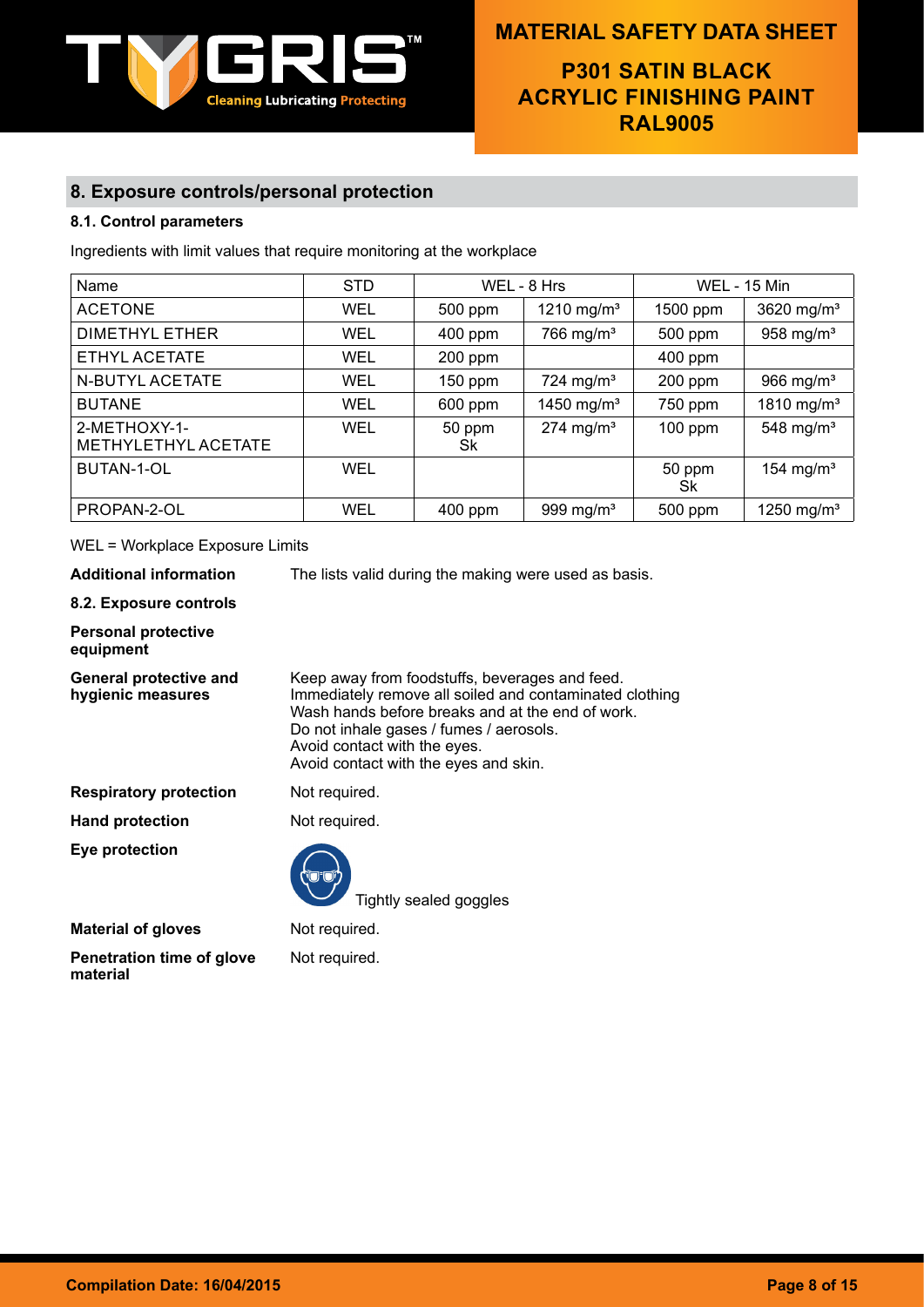

**P301 SATIN BLACK ACRYLIC FINISHING PAINT RAL9005**

# **9. Physical and chemical properties**

|                                                                             | 9.1. Information on basic physical and chemical properties                                     |
|-----------------------------------------------------------------------------|------------------------------------------------------------------------------------------------|
| <b>General Information</b>                                                  |                                                                                                |
| Appearance                                                                  |                                                                                                |
| Form                                                                        | Aerosol                                                                                        |
| Colour                                                                      | According to product specification                                                             |
| <b>Odour</b>                                                                | Characteristic.                                                                                |
| <b>Odour threshold</b>                                                      | Not determined.                                                                                |
| pH-value                                                                    | Not determined.                                                                                |
| <b>Change in condition</b>                                                  |                                                                                                |
| Melting point/Melting range Undetermined.                                   |                                                                                                |
| Boiling point/Boiling range Not applicable, as aerosol.                     |                                                                                                |
| <b>Flash point</b>                                                          | $< 0$ °C (< 32 °F)<br>Not applicable, as aerosol.                                              |
| <b>Flammability (solid,</b><br>gaseous)                                     | Not applicable.                                                                                |
| Ignition temperature                                                        | 240 °C (464 °F)                                                                                |
| Decomposition temperature Not determined.                                   |                                                                                                |
| Self-igniting                                                               | Product is not selfigniting.                                                                   |
| Danger of explosion                                                         | Product is not explosive. However, formation of explosive air/vapour mixtures are<br>possible. |
| <b>Explosion limits</b>                                                     |                                                                                                |
| Lower                                                                       | 2.6 Vol %                                                                                      |
| <b>Upper</b>                                                                | 26.2 Vol %                                                                                     |
| Vapour pressure at 20 °C<br>(68 °F)                                         | 4000 hPa (3000 mm Hg)                                                                          |
| Density at 20 °C (68 °F)                                                    | $0.748$ g/cm <sup>3</sup> (6.242 lbs/gal)                                                      |
| <b>Relative density</b>                                                     | Not determined.                                                                                |
| <b>Vapour density</b>                                                       | Not determined.                                                                                |
| <b>Evaporation rate</b>                                                     | Not applicable.                                                                                |
| Solubility in / Miscibility with Not miscible or difficult to mix.<br>water |                                                                                                |
| <b>Partition coefficient</b><br>(n-octanol/water)                           | Not determined.                                                                                |
| <b>Viscosity</b>                                                            |                                                                                                |
| <b>Dynamic</b>                                                              | Not determined.                                                                                |
| Kinematic                                                                   | Not determined.                                                                                |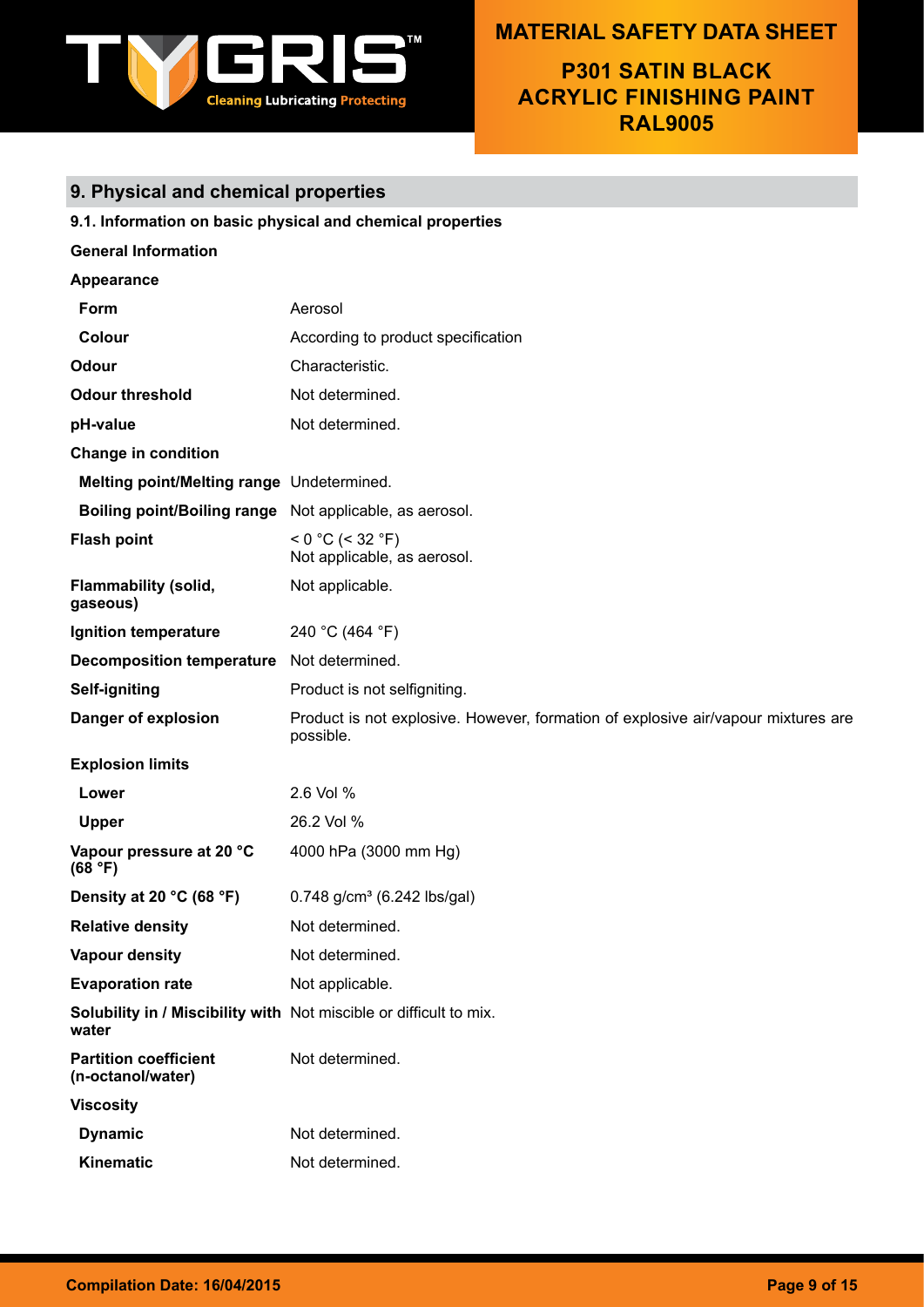

**P301 SATIN BLACK ACRYLIC FINISHING PAINT RAL9005**

#### **Solvent content**

| <b>Organic solvents</b> | 90.9%                                      |
|-------------------------|--------------------------------------------|
| <b>EU-VOC</b>           | $680.2$ g/l                                |
| EU-VOC in %             | 90.93%                                     |
| <b>Solids content</b>   | $8.7\%$                                    |
| 9.2. Other information  | No further relevant information available. |

### **10. Stability and reactivity**

**10.1. Reactivity**

#### **10.2. Chemical stability**

**Thermal decomposition / conditions to be avoided** No decomposition if used according to specifications.

#### **10.3. Possibility of hazardous reactions**

No dangerous reactions known.

### **10.4. Conditions to avoid**

No further relevant information available.

#### **10.5. Incompatible materials**

No further relevant information available.

#### **10.6. Hazardous decomposition products**

No dangerous decomposition products known.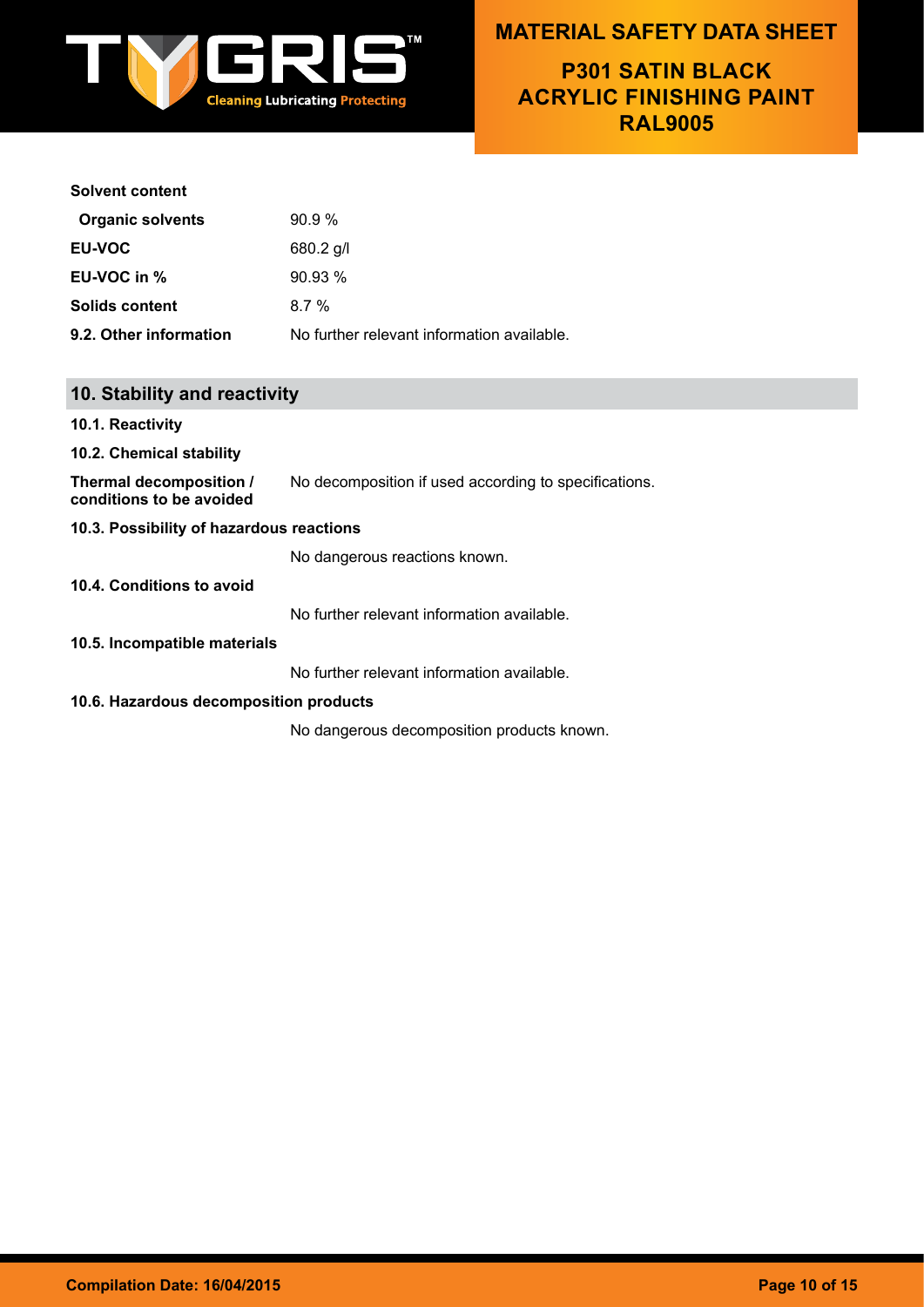

**P301 SATIN BLACK ACRYLIC FINISHING PAINT RAL9005**

# **11. Toxicological information**

### **11.1. Information on toxicological effects**

### **Acute toxicity**

### **LD/LC50 values relevant for classification**

| <b>ACETONE</b>                  |            |                       |
|---------------------------------|------------|-----------------------|
| Oral                            | LD50       | 5800 mg/kg (rat)      |
| Dermal                          | LD50       | 20000 mg/kg (rabbit)  |
| Inhalative                      | LCS0/4h    | 39 mg/m3 (rat)        |
| <b>DIMETHYL ETHER</b>           |            |                       |
| Inhalative                      | LC50 / 4 h | 308 mg/m3 (rat)       |
| <b>ETHYL ACETATE</b>            |            |                       |
| Oral                            | LD50       | 5620 mg/kg (rabbit)   |
| Dermal                          | LD50       | >18000 mg/kg (rabbit) |
| Inhalative                      | LC50/4h    | 1600 mg/m3 (rat)      |
| <b>N-BUTYL ACETATE</b>          |            |                       |
| Oral                            | LD50       | 10770 mg/kg (rat)     |
| Dermal                          | LD50       | >17600 mg/kg (rabbit) |
| Inhalative                      | LC50 / 4 h | $>21.0$ mg/m3 (rat)   |
| <b>BUTANE</b>                   |            |                       |
| Inhalative                      | LC50 / 4 h | 658000 mg/m3 (rat)    |
| 2-METHOXY-1-METHYLETHYL ACETATE |            |                       |
| Oral                            | LD50       | 8532 mg/kg (rat)      |
| Dermal                          | LD50       | >5000 mg/kg (rabbit)  |
| Inhalative                      | LC50/4h    | 35.7 mg/m3 (rat)      |
| <b>BUTAN-1-OL</b>               |            |                       |
| Oral                            | LD50       | 2292 mg/kg (rat)      |
| Dermal                          | LD50       | 3430 mg/kg (rabbit)   |
| Inhalative                      | LC50/4h    | 17.76 mg/m3 (rat)     |
| PROPAN-2-OL                     |            |                       |
| Oral                            | LD50       | 5045 mg/kg (rat)      |
| Dermal                          | LD50       | 12800 mg/kg (rabbit)  |
| Inhalative                      | LC50/4h    | 30 mg/m3 (rat)        |

#### **Primary irritant effect**

| on the skin                                    | No irritant effect.                                                                                                                                                                      |
|------------------------------------------------|------------------------------------------------------------------------------------------------------------------------------------------------------------------------------------------|
| on the eye                                     | Irritating effect.                                                                                                                                                                       |
| <b>Sensitisation</b>                           | No sensitising effects known.                                                                                                                                                            |
| <b>Additional toxicological</b><br>information | The product shows the following dangers according to the calculation method of<br>the General EU Classification Guidelines for Preparations as issued in the latest<br>version: Irritant |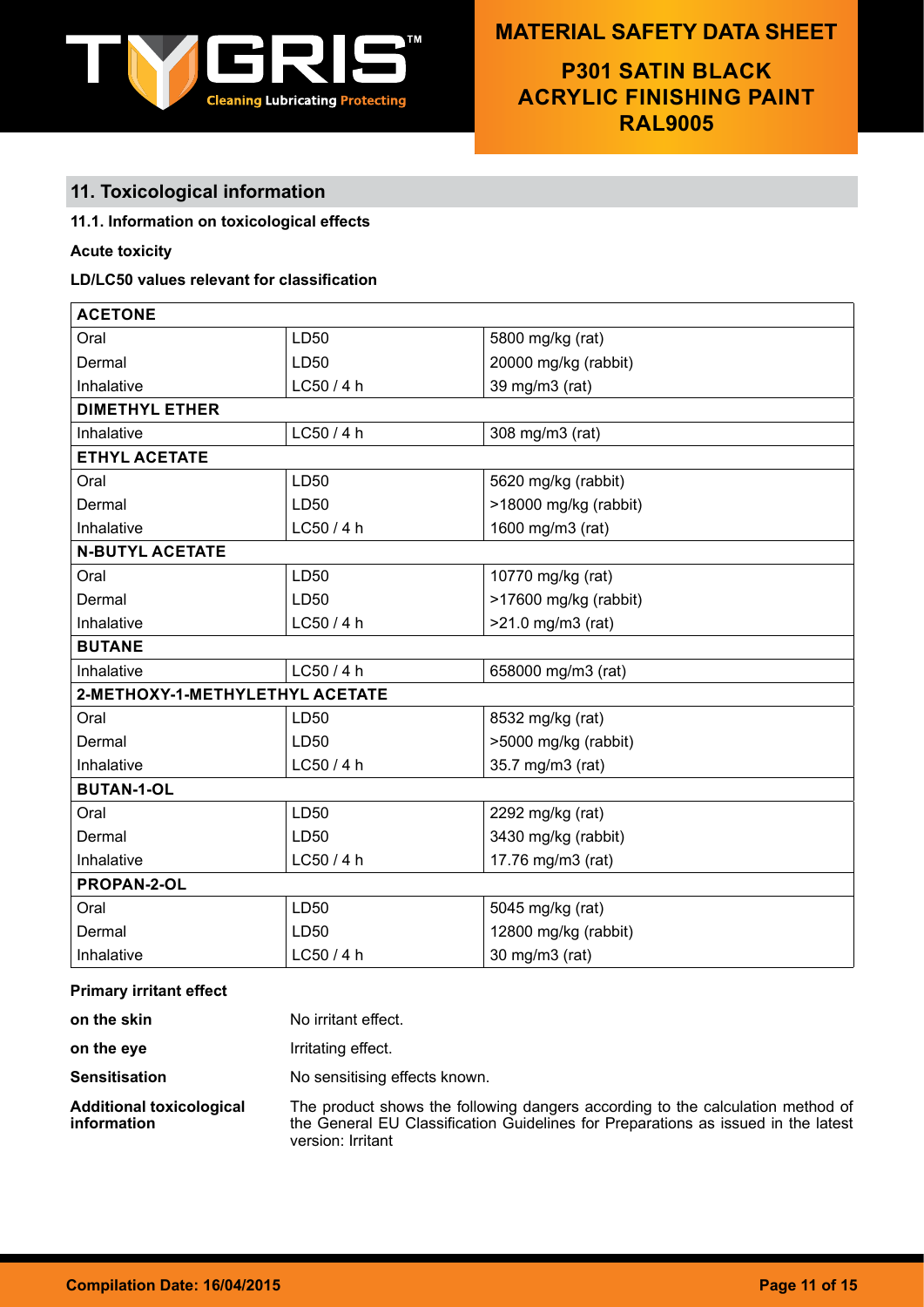

**P301 SATIN BLACK ACRYLIC FINISHING PAINT RAL9005**

### **12. Ecological information**

### **12.1 Toxicity**

### **Aquatic toxicity**

| <b>ACETONE</b>                  |                                 |  |
|---------------------------------|---------------------------------|--|
| EC50 / 48 h                     | 8800 mg/l (daphnia magna)       |  |
| LC50 / 48 h                     | 2262 mg/l (daphnia magna)       |  |
| LC50 / 96 h (static)            | 5540 mg/l (fish)                |  |
| <b>DIMETHYL ETHER</b>           |                                 |  |
| EC50 / 48 h                     | >4000 mg/l (daphnia magna)      |  |
| <b>ETHYL ACETATE</b>            |                                 |  |
| EC50/24 h                       | 2500 mg/l (daphnia magna)       |  |
| <b>N-BUTYL ACETATE</b>          |                                 |  |
| EC50 / 48 h                     | 44 mg/l (daphnia magna)         |  |
| EC50 / 96 h                     | 320 mg/l (algae)                |  |
| LC50 / 24 h                     | 205 mg/l (daphnia magna)        |  |
| LC50 / 96 h                     | 18 mg/l (Pimephales promelas)   |  |
| 2-METHOXY-1-METHYLETHYL ACETATE |                                 |  |
| <b>EC50</b>                     | 408 mg/l (daphnia magna)        |  |
| <b>BUTAN-1-OL</b>               |                                 |  |
| EC50 / 48 h                     | 1328 mg/l (daphnia magna)       |  |
| EC50 / 72 h                     | 8500 mg/l (algae)               |  |
| LC50 / 96 h                     | 1376 mg/l (Pimephales promelas) |  |
| <b>PROPAN-2-OL</b>              |                                 |  |
| EC50 / 48 h                     | 13299 mg/l (daphnia magna)      |  |
| LC50 / 96 h (dynamic)           | 4200 mg/l (fish)                |  |

### **12.2. Persistence and degradability**

No further relevant information available.

### **12.3. Bioaccumulative potential**

No further relevant information available.

**12.4. Mobility in soil**

No further relevant information available.

**Additional ecological information**

General notes **Water hazard class 1 (German Regulation) (Self-assessment): slightly hazardous** for water. Do not allow undiluted product or large quantities of it to reach ground water, water course or sewage system.

| 12.5. Results of PBT and vPvB assessment |  |
|------------------------------------------|--|
|------------------------------------------|--|

- **PBT** Not applicable.
- **vPvB** Not applicable.
- **12.6. Other adverse effects**

No further relevant information available.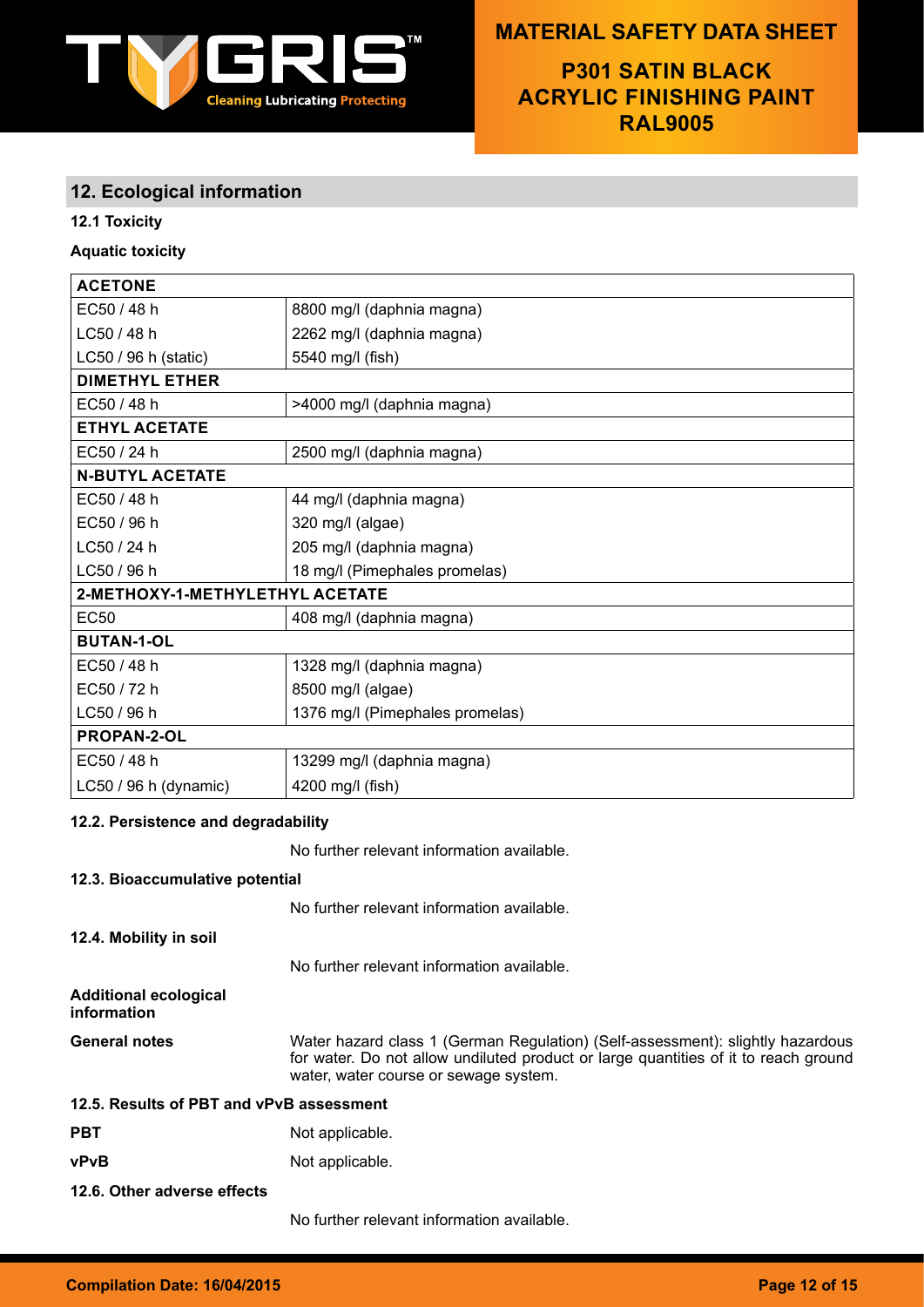

**P301 SATIN BLACK ACRYLIC FINISHING PAINT RAL9005**

# **13. Disposal considerations**

| 13.1. Waste treatment<br>methods |                                                                                                       |
|----------------------------------|-------------------------------------------------------------------------------------------------------|
| <b>Recommendation</b>            | Must not be disposed together with household garbage. Do not allow product to<br>reach sewage system. |
| Uncleaned packaging              |                                                                                                       |
| Recommendation                   | Non contaminated packagings may be recycled.                                                          |

| 14. Transport information                             |                     |  |
|-------------------------------------------------------|---------------------|--|
| 14.1. UN number                                       |                     |  |
| ADR, IMDG, IATA                                       | <b>UN1950</b>       |  |
| 14.2. UN proper shipping name                         |                     |  |
| <b>ADR</b>                                            | 1950 AEROSOLS       |  |
| <b>IMDG</b>                                           | <b>AEROSOLS</b>     |  |
| <b>IATA</b>                                           | AEROSOLS, flammable |  |
| 14.3. Transport hazard class(es)                      |                     |  |
| <b>ADR</b>                                            |                     |  |
| <b>Class</b>                                          | 2 5F Gases.         |  |
| Label                                                 | 2.1                 |  |
| IMDG, IATA                                            |                     |  |
| <b>Class</b>                                          | 2.1                 |  |
| Label                                                 | 2.1                 |  |
| 14.4. Packing group<br>ADR, IMDG, IATA                | Void                |  |
| 14.5. Environmental hazards                           |                     |  |
| <b>Marine Pollutant</b>                               | <b>No</b>           |  |
| 14.6. Special precautions for Warning: Gases.<br>user |                     |  |
| Danger code (Kemler)                                  |                     |  |
| <b>EMS Number</b>                                     | $F-D, S-U$          |  |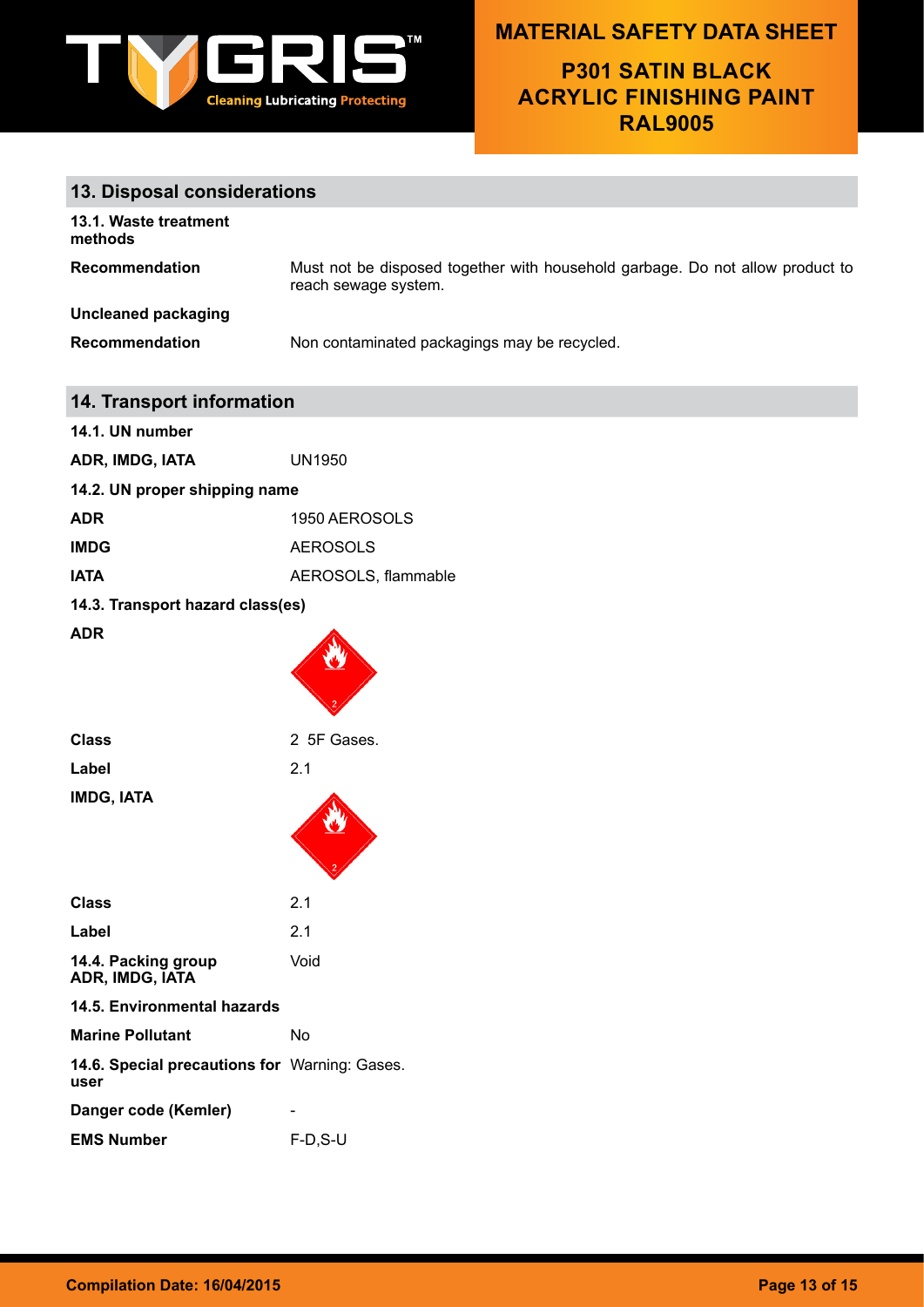

**P301 SATIN BLACK ACRYLIC FINISHING PAINT RAL9005**

**14.7. Transport in bulk according to Annex II of MARPOL73/78 and the IBC Code** Not applicable.

**Transport/Additional information**

| fransport/Additional information |                                                |
|----------------------------------|------------------------------------------------|
| ADR                              |                                                |
| Limited quantities (LQ)          | 1L                                             |
| <b>Excepted quantities (EQ)</b>  | Code: E0<br>Not permitted as Excepted Quantity |
| <b>Transport category</b>        | 2                                              |
| Tunnel restriction code          | D                                              |
| <b>IMDG</b>                      |                                                |
| Limited quantities (LQ)          | 1L                                             |
| <b>Excepted quantities (EQ)</b>  | Code: E0<br>Not permitted as Excepted Quantity |
| UN "Model Regulation"            | <b>UN1950, AEROSOLS, 2.1</b>                   |
|                                  |                                                |

# **15. Regulatory information**

### **15.1. Safety, health and environmental regulations/legislation specific for the substance or mixture**

No further relevant information available.

### **15.2. Chemical safety assessment**

A Chemical Safety Assessment has not been carried out.